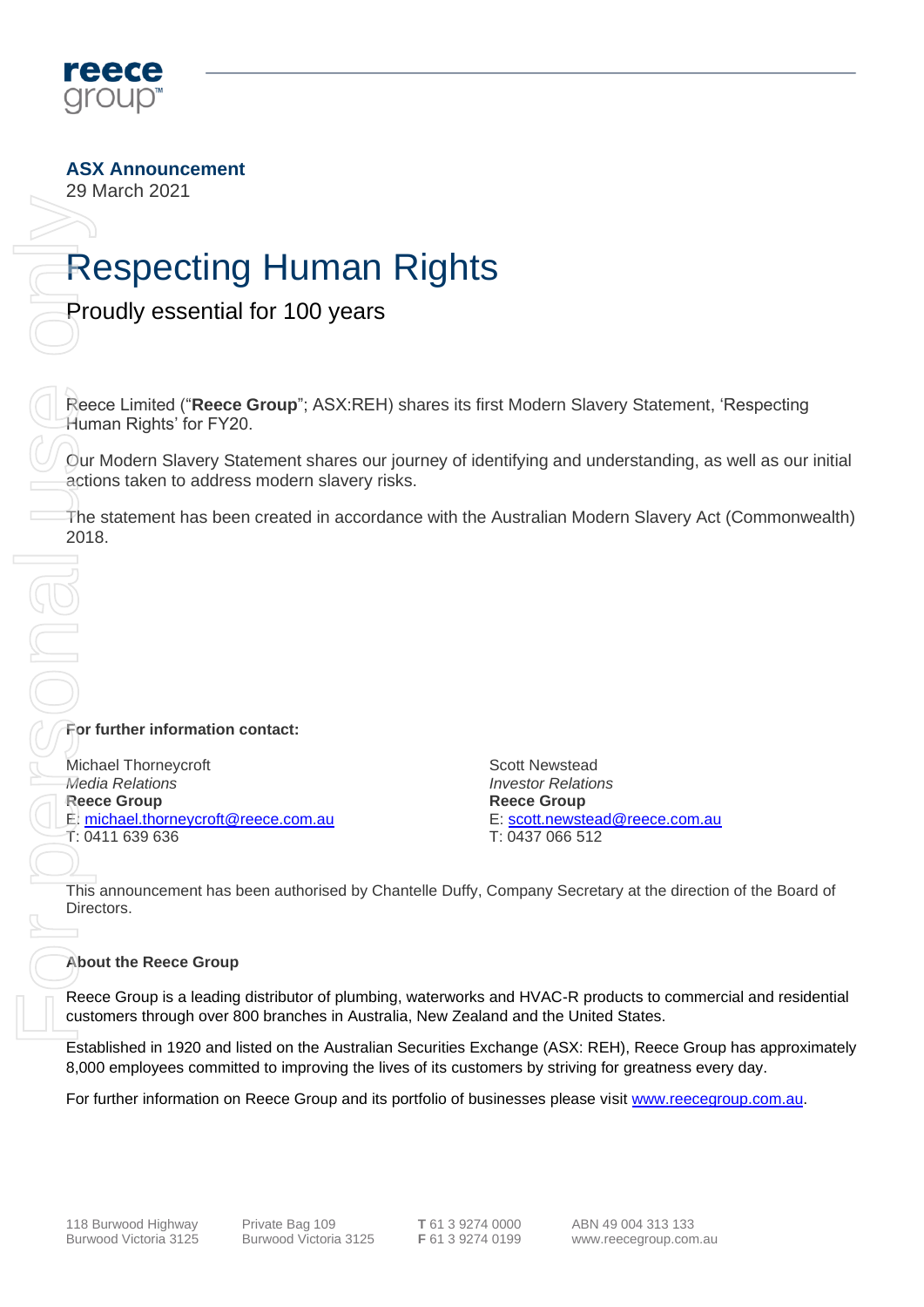



# For personal use only NIOO Respecting Human Rights

March 2021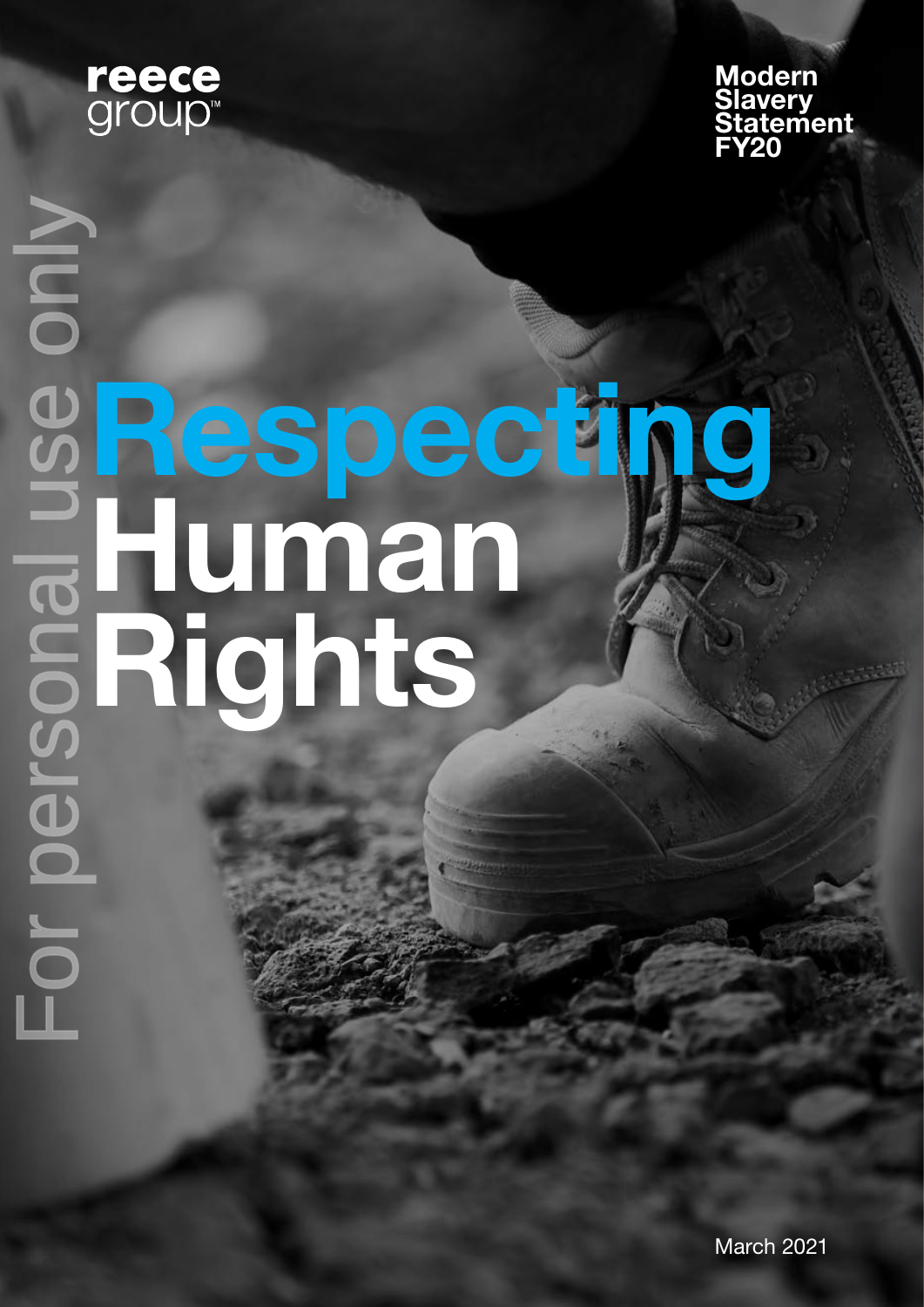

To improve the lives of our customers and our **People by striving for** greatness every day. For personal use paply

**Create** customers for life

**Leucalduc** 

Discover your best

Grow as a team

Innovate Try. Try. Try.

big and small

Own it | Keep it simple

Do the right thing Be

humble

Write the next chapter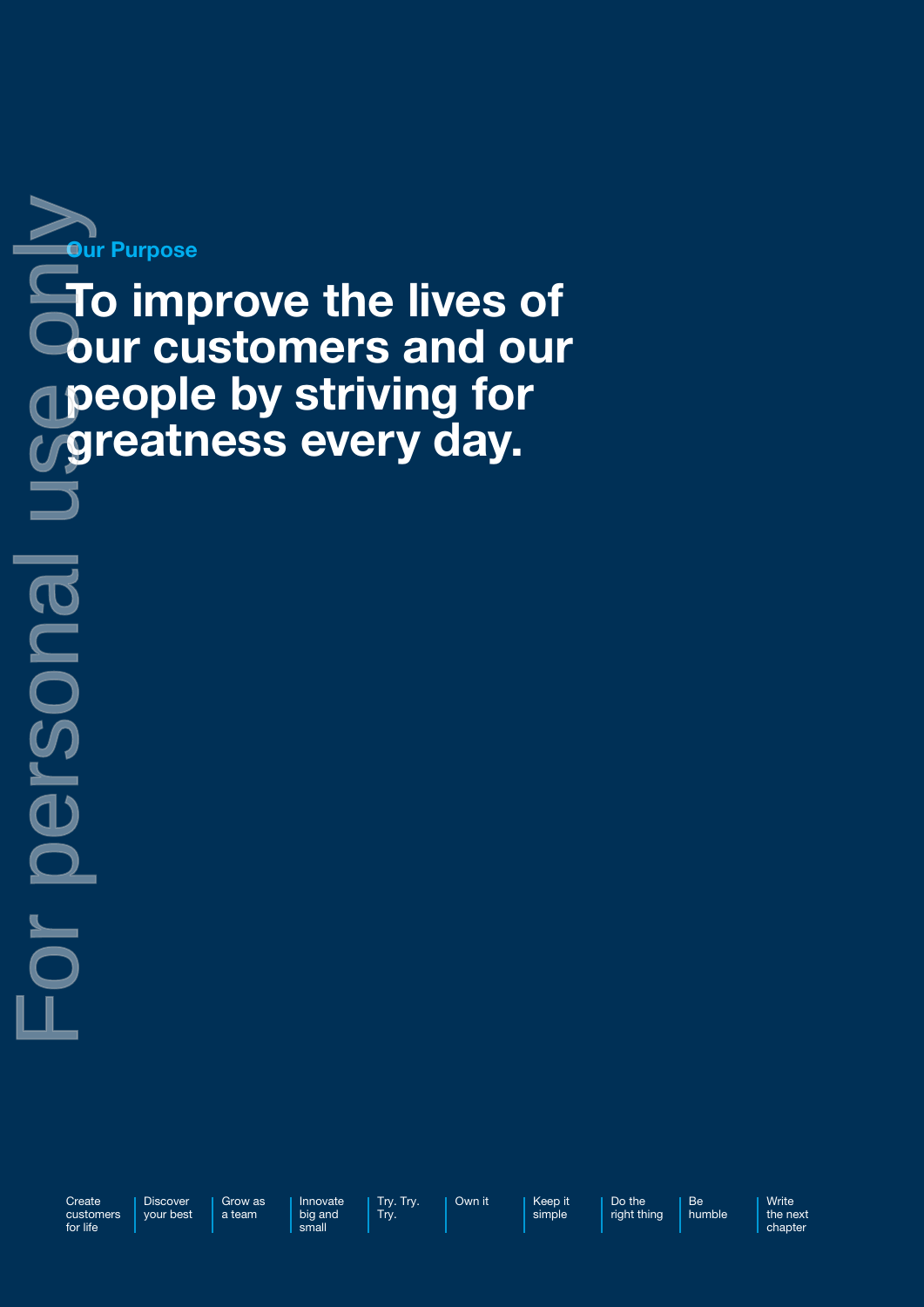# **CONTENTS**

| <b>Our commitment</b>                       | 4                 |
|---------------------------------------------|-------------------|
| <b>We are Reece</b>                         | 6                 |
| <b>Governance</b>                           | 7                 |
| <b>Our supply chain</b>                     | 8                 |
| <b>Identifying risk</b>                     | 9                 |
| <b>Our actions</b>                          | 10                |
| <b>Our way forward</b>                      | $12 \overline{ }$ |
| <b>Controlled entities of Reece Limited</b> | 13                |

This statement has been produced in accordance with the Australian Modern Slavery Act 2018 (Cth) and is the first for Reece Limited ('Reece' or 'the Group'). This statement outlines our business model and supply chains, while describing how we assess modern slavery at Reece Group. We will explain where we have acted or implemented change and our focus into the future.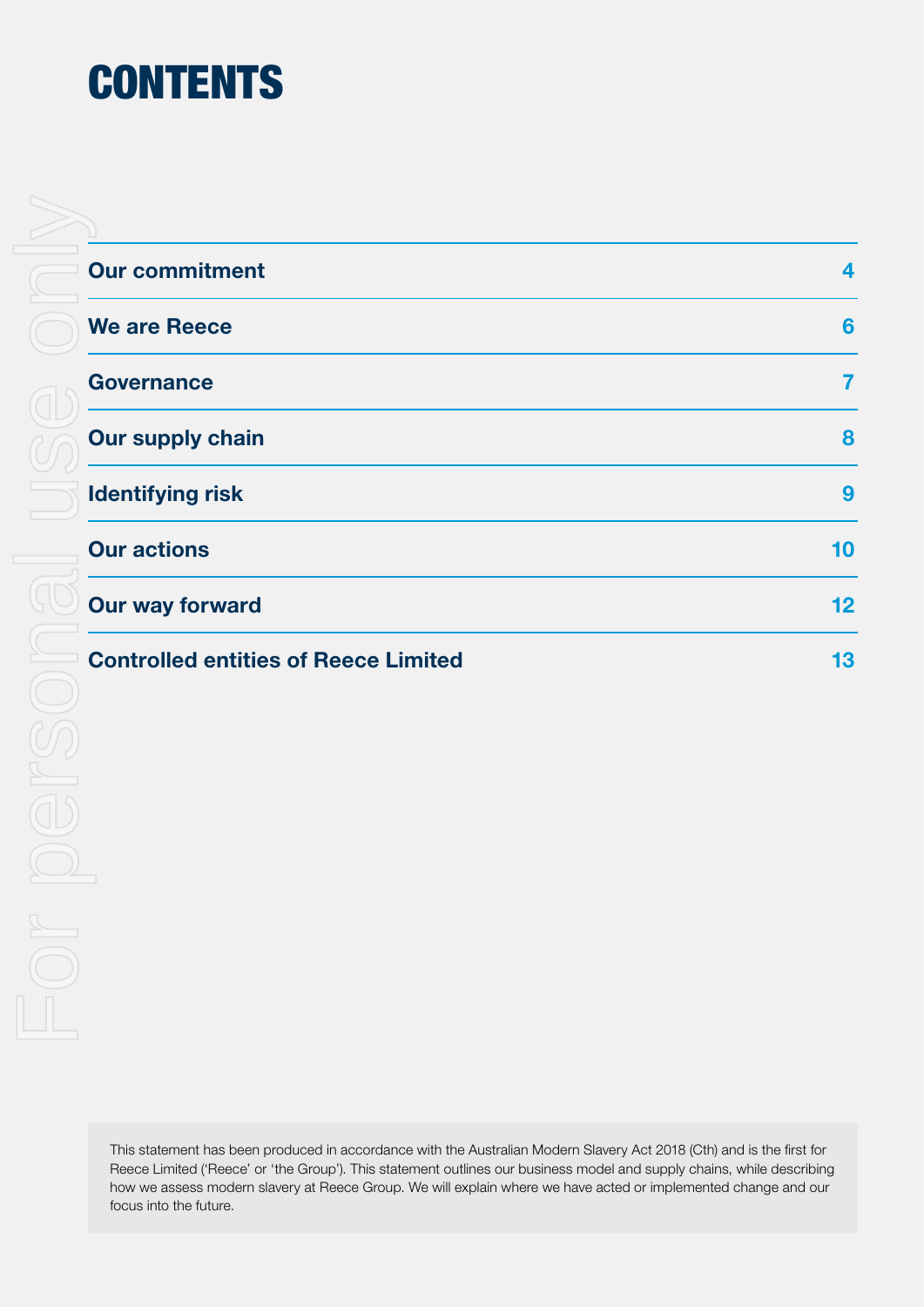## OUR COMMITMENT



At Reece, our purpose guides our decisions and actions, big and small, and our values ground us. Together, they make up The Reece Way.

We're focused on improving the lives of our customers and our people by striving for greatness every day.

Working together, we can create thriving and sustainable communities. This is only possible if we lead by example and respect and uphold the human rights of our people, customers, and broader network across our supply chain.

We oppose all forms of slavery and forced labour in our operations and the operations of our suppliers.

We have always maintained a rigorous program to ensure supplier compliance with our expectations, and our culture of continuous improvement drives our commitment to building ethical and sustainable supply chains and

Our first modern slavery statement shares our journey of identifying and understanding, as well as our initial actions taken to address modern slavery risks. We are committed to working collaboratively across the industry to address this important issue.

This statement has been made in accordance with the Australian Modern Slavery Act (Commonwealth) 2018. This statement is made by Reece Limited on behalf of Reece Australia Pty Ltd, Actrol Pty Ltd, Reece New Zealand Pty Ltd, MORSCO Inc and Todd Pipe Holdings Inc. for the year ended 30 June 2020 and has been approved by the Board of Directors of Reece Limited.

Peter Wilson Reece Group Chief Executive Officer and Managing Director

29 March 2021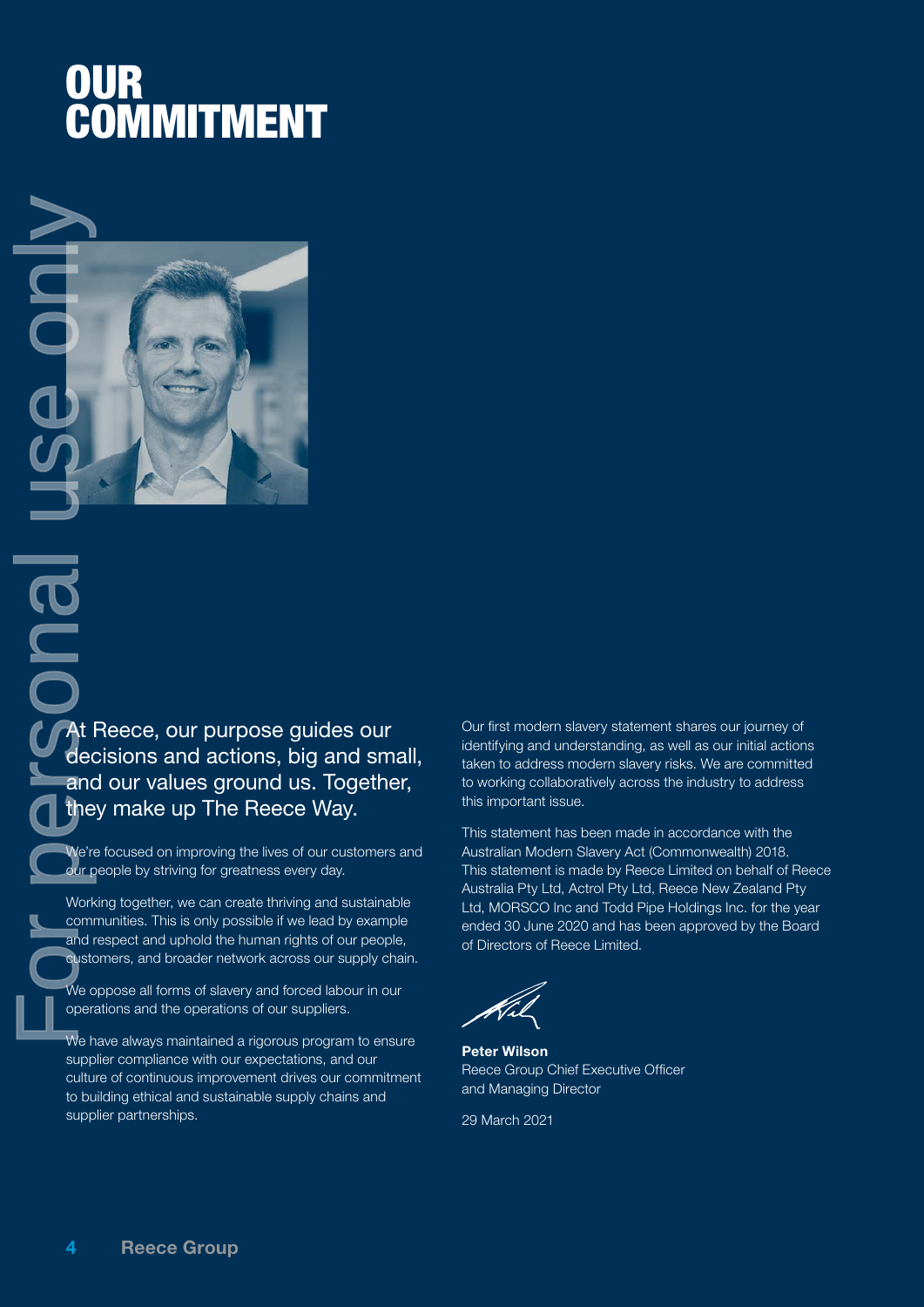"OUR CULTURE OF CONTINUOUS IMPROVEMENT DRIVES OUR COMMITMENT"

For personal use only

MORRISON

**PEROSJONIO** 

USe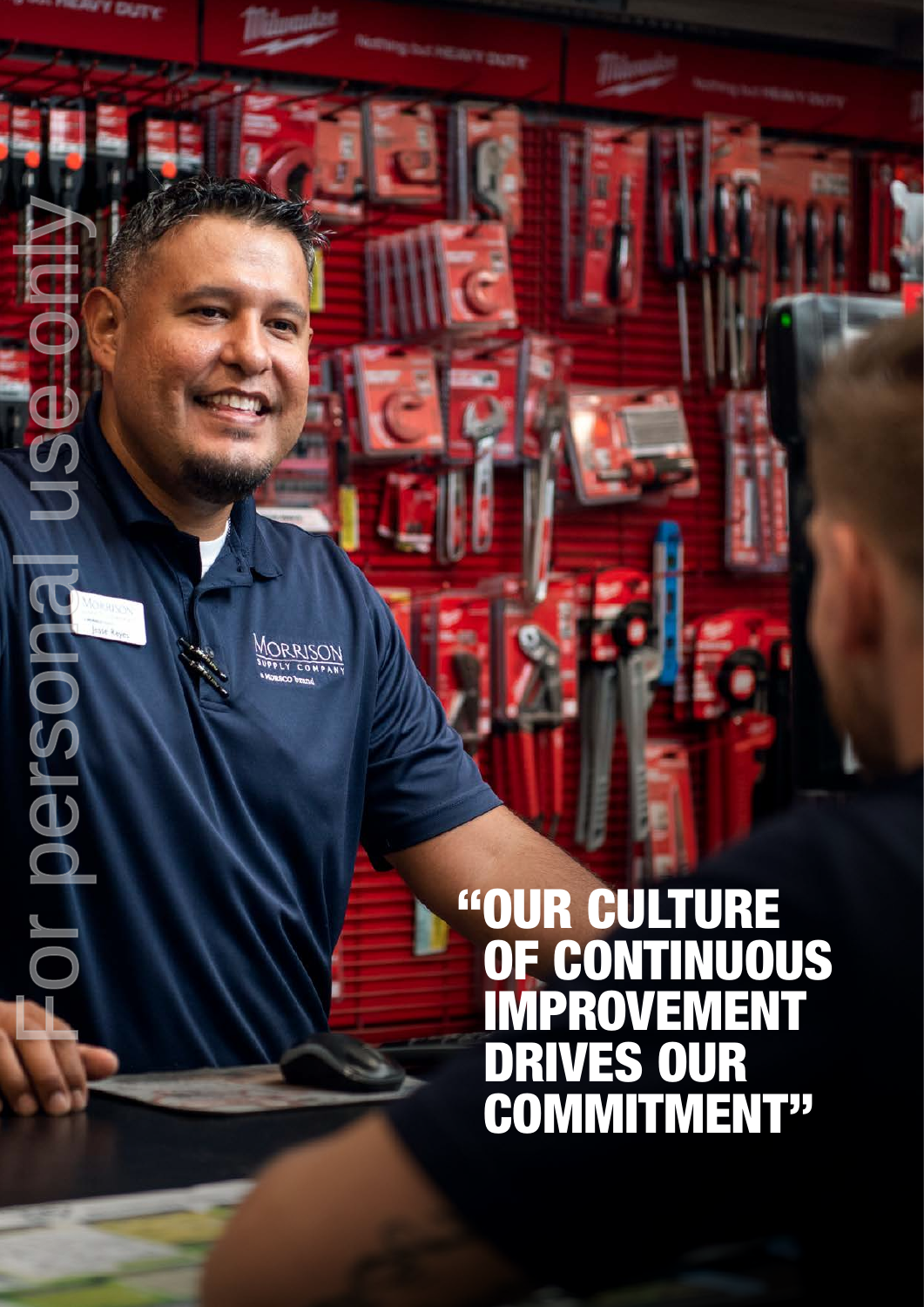

Reece Group is a leading distributor of plumbing, waterworks, and HVAC-R to more than 200,000 residential, commercial and infrastructure customers across Australia, New Zealand, and the United States.

In 2018, Reece Group acquired MORSCO to create a platform for future growth, and bring the same customised service to the growing Sun Belt region of the US.

In 2019, we built on these foundations with the acquisition of Todd Pipe in Southern California.

We support residential, commercial and infrastructure building trades, and our business is diverse. We are a wholesaler, retailer, and supply chain logistics company, and we invest in services and technology to partner with our customers, so they can provide essential services every day.

We source, import, market and distribute products, both locally and abroad, and we then sell these to customers. Our people facilitate all aspects of this operation, as well as support functions.

Our operations include 640 branches in Australia and New Zealand, and 189 branches across the Sun Belt region in the US. We have two regional head offices to support the branches, located in Melbourne, Australia and Dallas, US. The Group does not have any offshore manufacturing facilities.





#### **Suppliers**



**Branches** 



#### **Customers**

200K

**Products** 



People

8,000+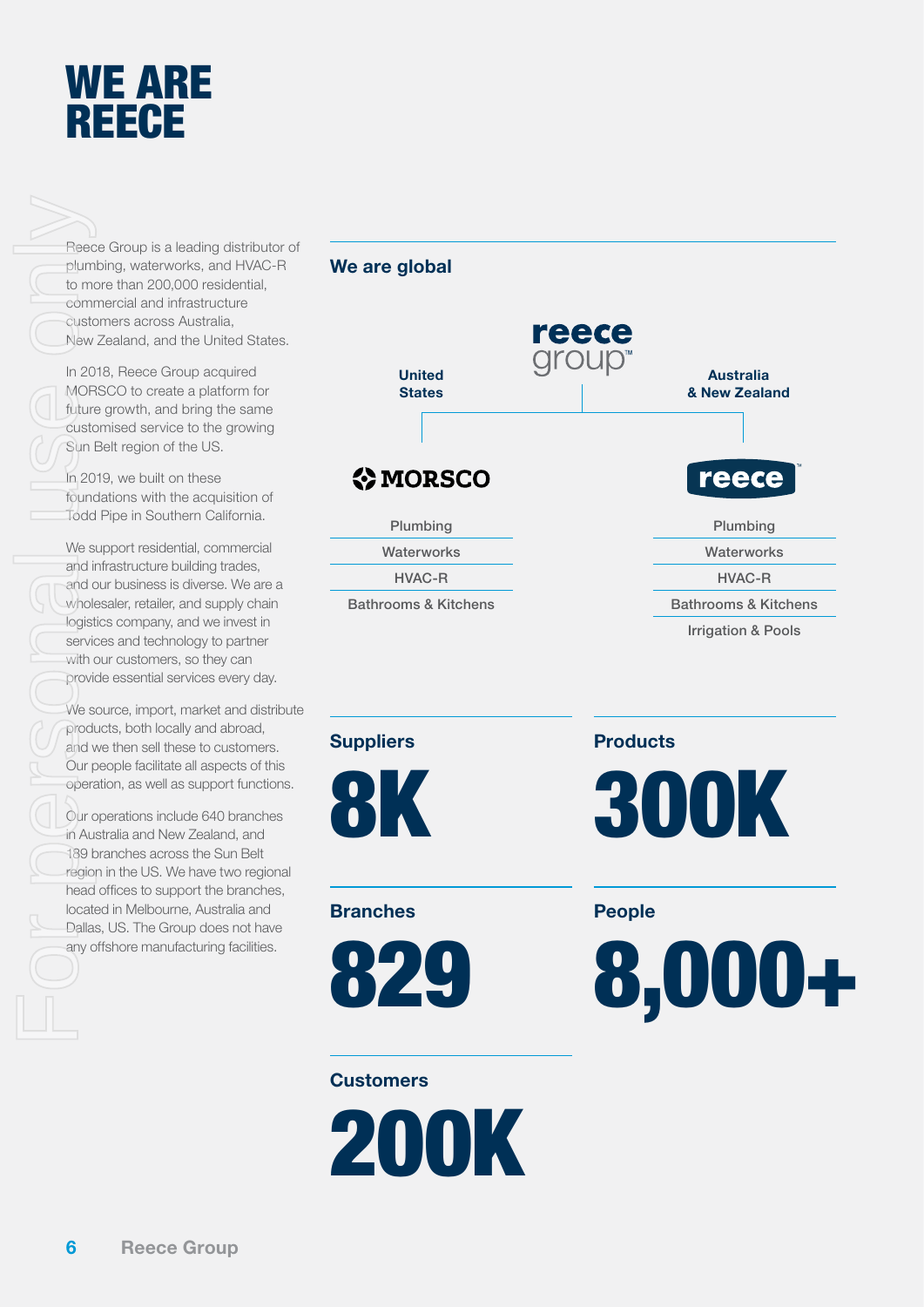# **GOVERNANCE**

We have a formal governance structure with Boardlevel oversight through an Audit Committee, which is responsible for managing and monitoring corporate compliance, including reporting for modern slavery.

The Supply Chain Transparency Working Group (the Working Group) is responsible for developing and implementing initiatives that address and minimise the risk of modern slavery. Members of the Working Group include management from procurement, brand and marketing, people experience, finance and communication, with oversight from Reece Group's Risk Committee.

Our Governance structure and this statement are supported by a policy set. The policies outlined below are those most relevant to managing modern slavery risk.



The policies and procedures listed below were in place prior to the current reporting period. Changes made in the reporting period included updates to terms and conditions to Supplier Trading Agreements in ANZ, and a voluntary Modern Slavery Declaration for suppliers to complete where the Supplier Trading Agreement was not updated.

| <b>Policy or procedure</b>                                    | <b>Purpose</b>                                                                                                                                                                                                                                                                                                                                                                                                              |
|---------------------------------------------------------------|-----------------------------------------------------------------------------------------------------------------------------------------------------------------------------------------------------------------------------------------------------------------------------------------------------------------------------------------------------------------------------------------------------------------------------|
| <b>Corporate Governance</b><br><b>Statement (Group)</b>       | We believe good governance means ethical dealings with everyone - investors,<br>customers, suppliers, employees, and neighbours near and far. This policy outlines<br>our corporate governance policies and practices in line with the ASX Corporate<br>Governance Council's Corporate Governance Principles and Recommendations.                                                                                           |
| <b>Code of Conduct</b><br>(ANZ)                               | A series of clear and concise rules concerning the conduct of the Directors and<br>senior executives of Reece Limited, including expectations regarding creating a<br>safe and non-discriminatory workplace, and only dealing with business partners<br>who demonstrate similar ethical and responsible business practices.                                                                                                 |
| <b>Equal Opportunity and</b><br><b>Diversity Policy (ANZ)</b> | Reece recognises the importance of equal opportunity and diversity in the<br>workforce and values the contribution of all employees regardless of gender, age,<br>ethnicity, disability, sexual orientation, and cultural background. This policy aims<br>to ensure that the work environment is free from discrimination, harassment and<br>bullying and that everyone respects and values the diversity of our workforce. |
| <b>Code of Ethics</b><br>(ANZ)                                | Commits the Directors and all employees to adhere to high standards of business<br>conduct and compliance with the law and articulates the principles and values that<br>allow the Directors and all employees to work in a positive, supportive environment.                                                                                                                                                               |
| <b>Whistleblower Policy</b><br>(ANZ)                          | Provides all employees the opportunity to raise concerns regarding improper conduct<br>without fear of any adverse ramifications. These concerns can be raised internally with<br>our people advisory department, or through an independent and confidential service.                                                                                                                                                       |
| <b>Supplier Code</b><br>of Conduct (ANZ)                      | Provided to all our suppliers, the Supplier Code of Conduct outlines the values<br>we live every day, and the way in which we do business with our suppliers. It also<br>outlines our expectations for supplier partnerships to support these values.                                                                                                                                                                       |
| <b>Supplier Trading Agreement</b><br>(updated) (ANZ)          | Our contracts with suppliers set out our terms of trade. It enlists our suppliers to<br>act as partners and support our business to act responsibly and ethically.                                                                                                                                                                                                                                                          |
| <b>Modern Slavery</b><br>Declaration (new) (Group)            | We have a commitment to verify our suppliers do not engage in, or support<br>modern slavery, while helping Reece to adhere to its ethical sourcing and social<br>responsibility requirements.                                                                                                                                                                                                                               |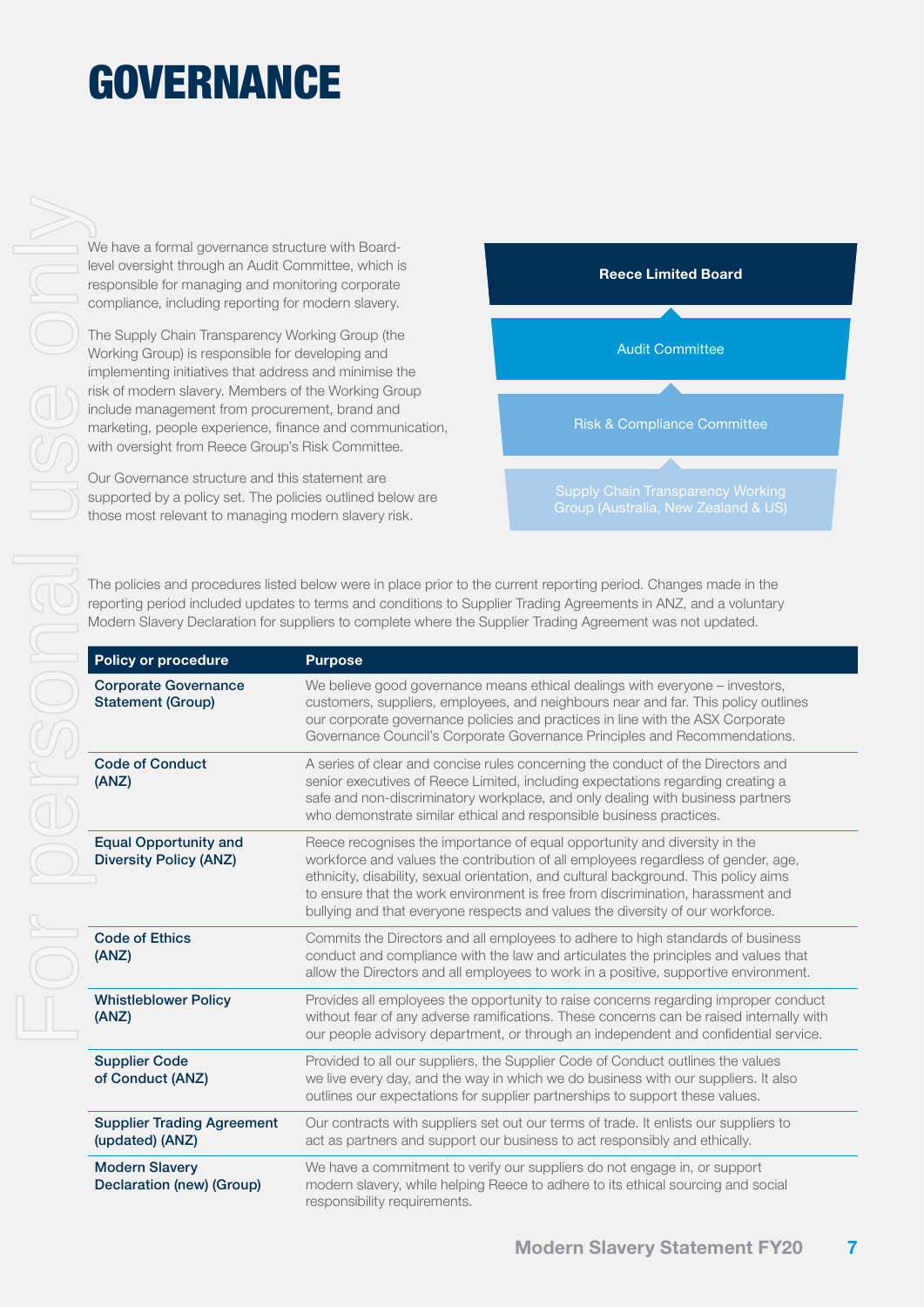## **OUR SUPPLY CHAIN**

Reece is proud of our long standing relationships with our major supplier partners.

The majority of products and services in Australia and New Zealand are sourced from domestic suppliers, with the remainder imported from China, Europe, South East Asia and Japan.

In the US, the majority of products and services are sourced domestically, with a small number sourced from Mexico, China, Europe, South Korea and Vietnam.



Reece Group sources products and services for sale to our customers, and products and services to support operations.

#### Products for sale to customers

may include plumbing, bathroom, kitchen, heating and cooling and pipe products for residential, large-volume home and civil projects.

#### Services for sale to customers

may include technology, financial or learning platforms and services to

#### Products to support group operations

may include IT equipment, electronics, and software to support Reece Group operations, fleet and retail store requirements.

#### Services purchased to support group operations

may include cleaning services or consulting services.





 $\overline{\mathcal{V}}$  $\overline{\bullet}$ 

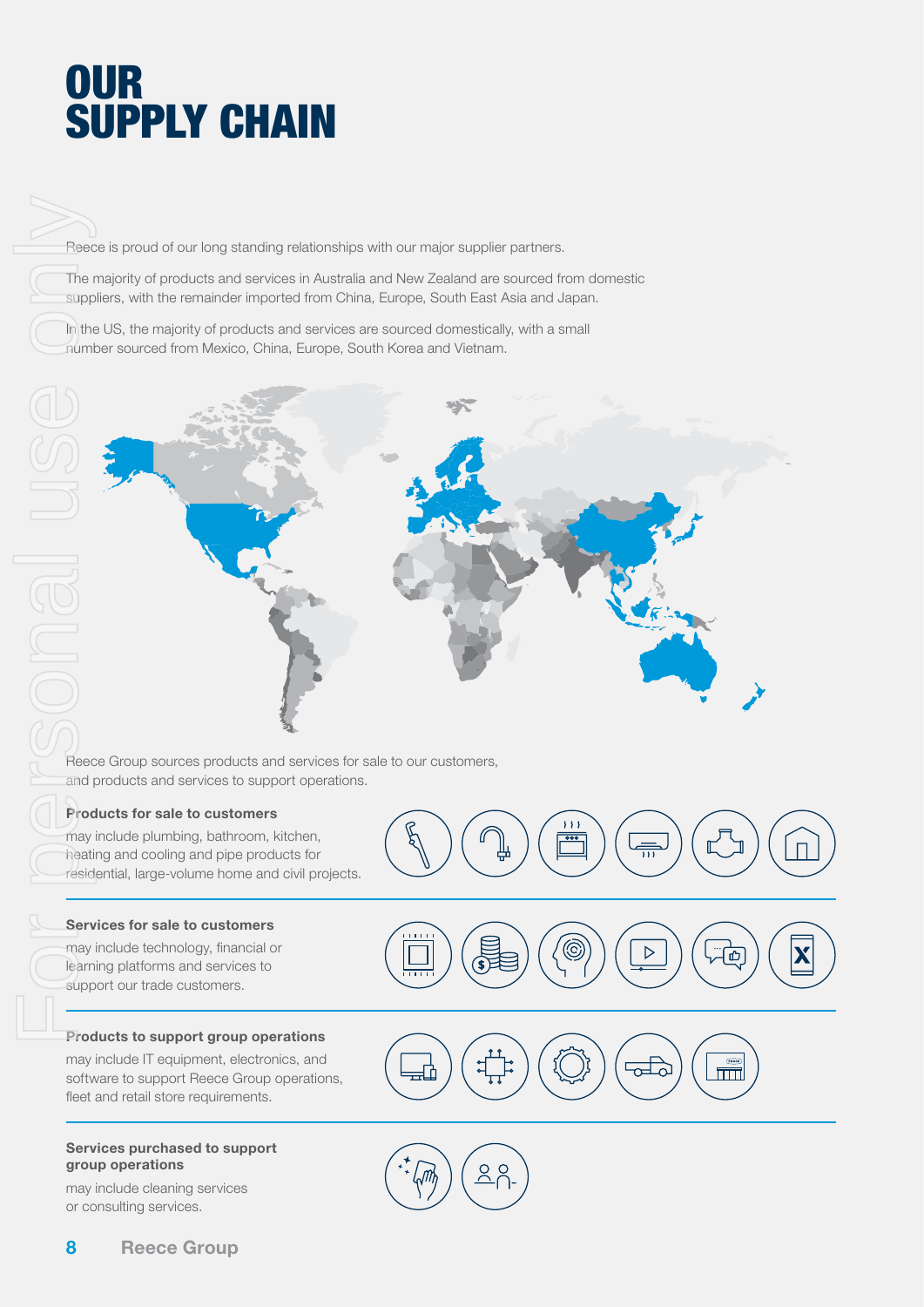## IDENTIFYING RISK

#### Understanding our role

The Working Group was established in 2019, engaging key leaders to represent each part of the business.

The Working Group developed an understanding of the requirements of the Modern Slavery Act 2018 (Cth) and best practice reporting by engaging with the Modern Slavery and Human Trafficking Branch of the Australian Border Force and working with external consultants to inform our approach.

#### Identifying risk

Outlined here are the steps we took during FY20 regarding our supply chain.

An investigation and audit process is underway to better understand our supply chain to assess the level of modern slavery risk with our most significant suppliers. These suppliers account for the majority of purchases across both product stock and services (for sale) and product stock and services to support group operations.

#### Our risk assessment

The Working Group developed key criteria to assess the risk of modern slavery in Australia, New Zealand, and the US. This risk matrix categorises suppliers (low, moderate, and high risk) and focuses our engagement with those we deem to be at greatest risk. The risk matrix will be updated and refined by region as appropriate in future reporting periods.

For our first reporting period, the risk matrix was applied to the ANZ supply chain, with a focus on overseas product suppliers for sale. Reece has not yet completed its risk identification process for the US supply chain and we have not yet considered modern slavery risks in group operations.

### **"IT'S NOT JUST A** TRANSACTION, IT'S A PARTNERSHIP"

#### The risk matrix considers:

#### Location

Some countries and regions have an increased risk of modern slavery. This can relate to regional and intra-country political tension, regulation, development, and cultural norms.

#### **Outsourcing**

We purchase finished goods from our suppliers, so have less visibility of how our suppliers outsource manufacturing of finished goods. We consider the portion of a product manufactured beyond our direct supplier as part of our risk assessment.

#### Spend with Supplier

The more we spend with an individual supplier, the deeper our relationships grow, allowing us to work together to ensure our ethical standards are met.

#### Updated Trading Agreement/ Modern Slavery Declaration

We have updated our Trading Agreement and introduced a Modern Slavery Declaration. Where a supplier signs an updated agreement or declaration, we consider that supplier to have a lower risk. Suppliers are subject to periodic independent third-party audits. If a supplier does not sign these documents, we will carefully review continuing these partnerships.

#### Audits (product suppliers)

Supplier manufacturers of finished goods are audited either by an independent third party or a Reece representative. Suppliers who pass the bi-annual audit are deemed to be lower risk than those that have not been recently audited.

#### Industry Reputation (business support suppliers)

Suppliers in industries dependent on lowcost labour are considered higher risk. In these cases, we require evidence of equitable and safe conditions for their workforce.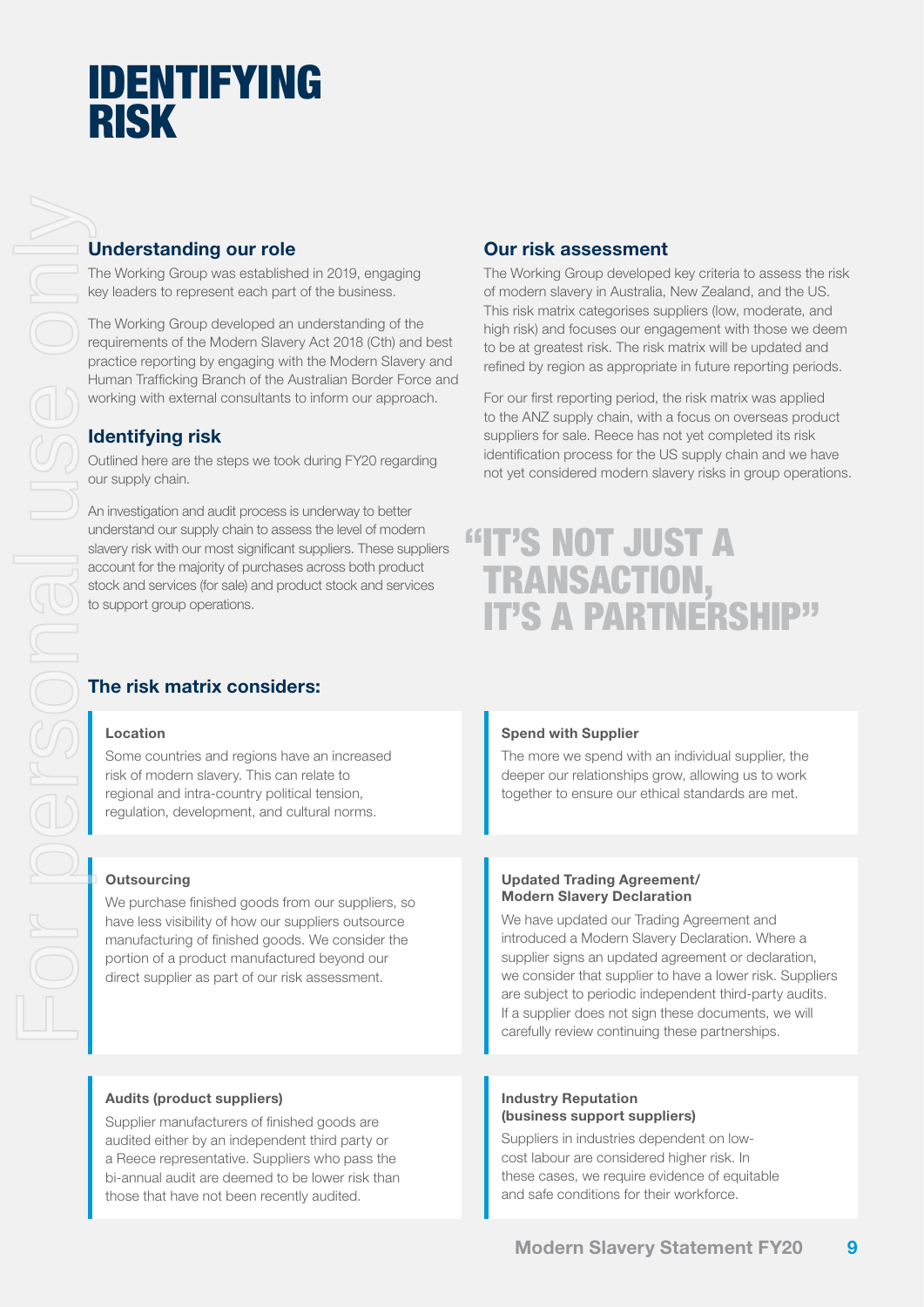## **OUR ACTIONS**

We are at the beginning of our journey to understand the potential we are at the beginning of our journey to understand the peter.

In the next reporting period, we aim to provide more granular detail on the risks identified. We recognise the requirement to implement remediation plans and assess the effectiveness of our actions to address modern slavery risk.

#### Working with our suppliers

#### Supplier partners in ANZ

The ANZ supply chain includes both product and service suppliers (for sale) based in Australia and overseas. Additionally, products and services are sourced to support group operations both domestically and overseas.

#### Product and service suppliers (for sale)

#### *Overseas product supplier partners (for sale)*

During FY20, the Working Group focused on identifying and addressing modern slavery risks with our tier one overseas product supplier partners.

Our actions included:

− Updated Trading Agreements and Terms & Conditions to Supply, outlining our expectations regarding modern slavery and repercussions for non-compliance.

− Introduced a Modern Slavery Declaration for suppliers in the event they had not signed a new Trading Agreement as an alternate form of confirming compliance.

As of 30 June 2020, 95% of our overseas ANZ product suppliers (for sale) had signed Updated Trading Agreements or signed the Modern Slavery Declaration.

Overseas product suppliers (for sale) are screened to ensure they meet our high expectations and are assessed for safety and quality and modern slavery risk, using the risk matrix as a framework. We work collaboratively with suppliers to uphold human rights. For Personal Upper<br>For Personal Upper<br>For Personal Upper<br>For Personal Upper<br>For Personal Upper<br>Supper<br>Cover: Upper<br>Agree<br>Cover: Log Dans<br>As of Supper<br>Agree<br>Cover: Log Dans<br>As of Supper<br>Agree<br>(Cover: Log Dans<br>As of Supper<br>A

Audits of overseas product suppliers (for sale) focus on social responsibility, including workplace safety, environment laws and relevant government laws regarding employment, including child labour and freedom of association. These audits are outsourced to an independent third party or conducted by a Reece representative.

These audits are conducted proactively every two years for tier one overseas product suppliers to assist with identifying any potential modern slavery risks at supplier manufacturing facilities.

When conducting an audit, failure to meet certain expectations will result in a warning, and we work collaboratively with the supplier to remediate identified issues and improve results. Failure to remediate within specific timeframes will result in termination of the supplier relationship.

Physical supplier audits in 2019 and online risk assessments up to June 30, 2020 identified no major issues or critical breaches across our ANZ supply chain profile for tier one suppliers.

#### *Domestic product and service suppliers (for sale)*

During this reporting period, Modern Slavery Declarations or updated Trading Agreements were requested from our largest domestic product and service suppliers (for sale) and assurance will be a focus of FY21 activities.

#### Product and services to support ANZ operations

Our actions included:

- − Applying the risk framework to identify tier one supply partners.
- − Sharing updated Trading Agreements and Terms and Conditions of supply with overseas suppliers where we have the greatest spend.

Assessing risk and seeking assurance from domestic product and service suppliers for ANZ will be a focus from FY21 onwards.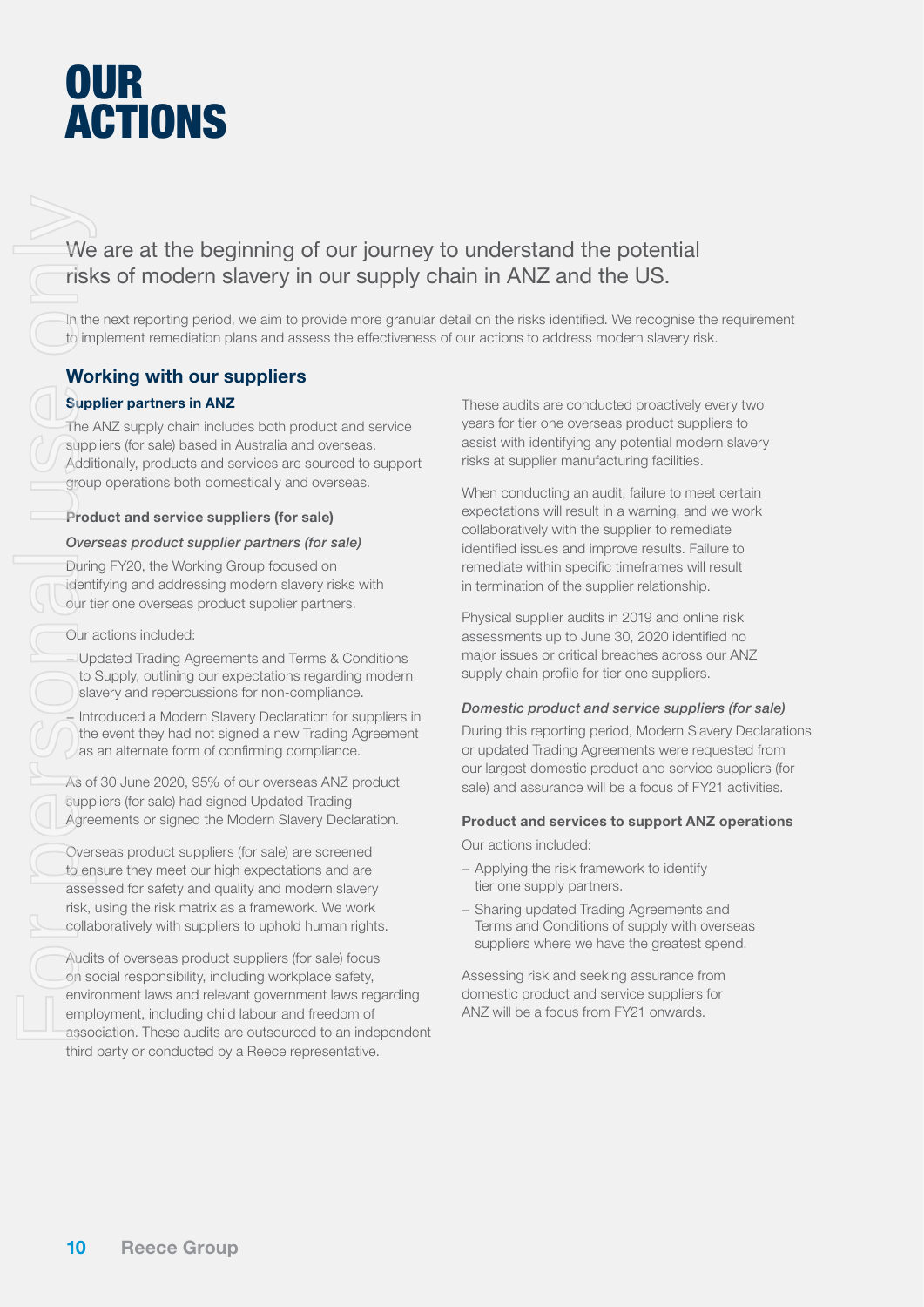#### Supplier partners in the US

In the US, we continue to focus on building foundations by aligning culture and developing capability, working with MORSCO to familiarise US supplier partners with Australian Modern Slavery legislation.

In FY20, the Working Group began the process of collaborating with the US leadership team to gain a deeper understanding of our supply chain to assess for indicators of risk of modern slavery. Collaboration included a subworking group established in the US business and combined working group meetings in the FY20 reporting period.

Our actions included:

- − Identifying all product and service suppliers (for sale).
- − Identifying all products and service suppliers that support US operations.

Moving forward, the risk matrix will be applied to better understand modern slavery risk in our US supply chain.

#### Impact of COVID-19

We acknowledge COVID-19 has increased existing vulnerabilities and created new ones, and has the ability to increase the risk of modern slavery practices in our supply chain.

Due to COVID-19, our third-party auditors completed a limited number of visits to our overseas product and service suppliers (for sale) and group operations. Reece representatives have not been able to physically visit our supplier factories.

The impact of COVID-19 has also limited our ability to progress our modern slavery agenda across our US business in FY20.

Virtual meetings allowed us to complete as much risk assessment as possible. While travel restrictions and overall impacts of COVID-19 remain, we are continually looking at ways to implement effective risk assessment.

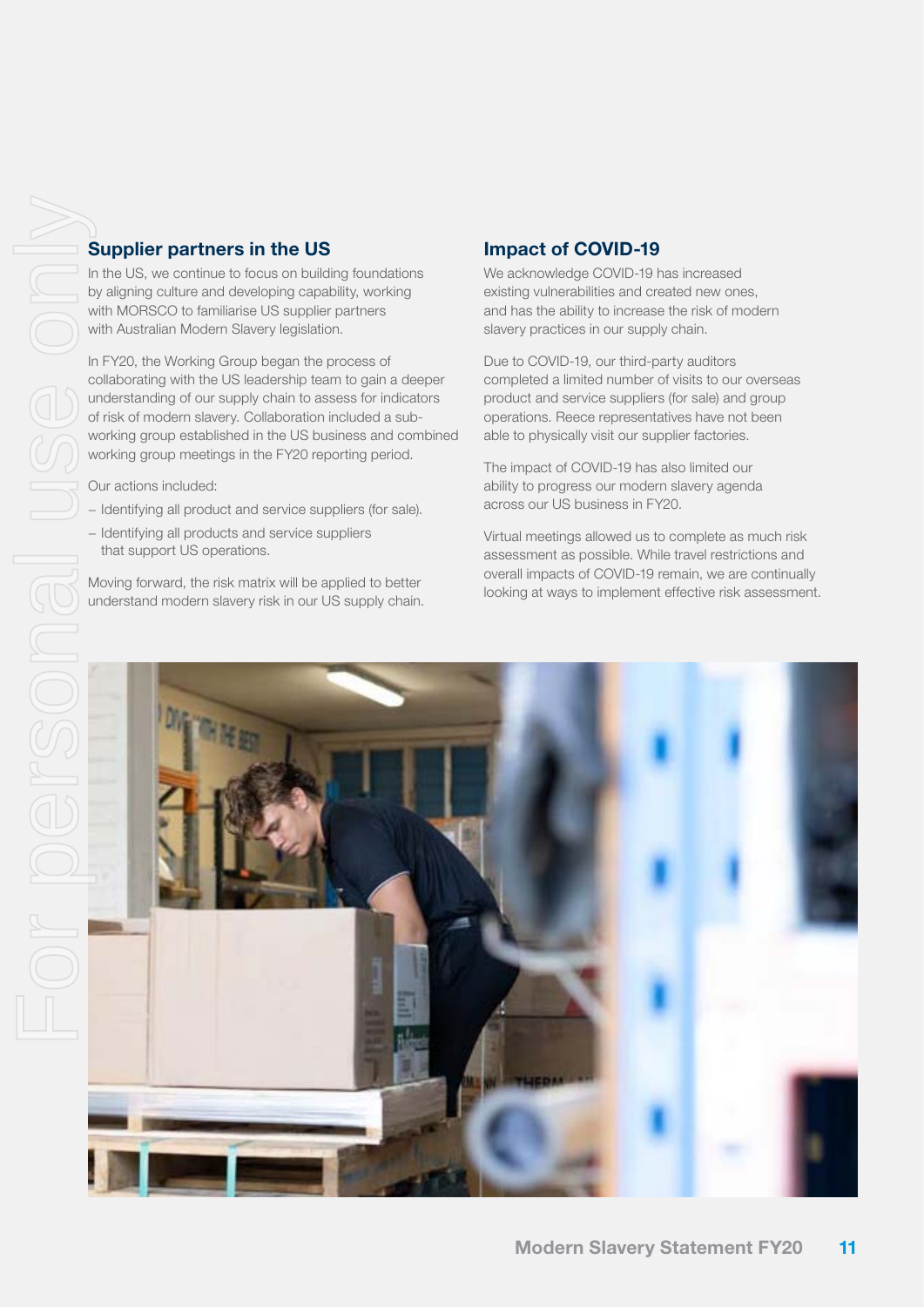## OUR WAY FORWARD

We're continuing to build a sustainable and fair supply chain. COVID-19 will impact how we partner with our supply chain globally in the short term.

Over the next two years, we will focus on the following initiatives and deliverables:

- 1. A Group policy for modern slavery
- 2. Refresh whistleblower policy for the Group

Internal training on modern slavery risks for procurement and those directly responsible for purchasing

4. Complete a risk matrix assessment of our ANZ and US supply chain

- 5. Update standard agreements and obtain Modern Slavery Declarations for domestic suppliers if they have not signed a new Trading Agreement
- 6. Update Supplier Expectation Guide (ANZ)
- 7. Conduct an internal audit of the supplier screening process (ANZ)
- 8. Establish a reporting framework to review and assess effectiveness of our actions to address modern slavery risks

#### Being accountable and assessing our actions

Reece has not yet assessed the effectiveness of actions taken to address modern slavery risks.

Moving forward, the Working Group will report on progress against actions to the Risk Committee and Reece Limited Board.

Additionally, we will develop a measurement framework to assess the effectiveness of our actions, including:

Formalising a process to regularly review actions undertaken

Assessing the impact of modern slavery training and awareness-raising activities for both employees and suppliers

3. Measuring outcomes of our auditing process

The number of suppliers we engage with that are deemed moderate to high risk

5. Engagement with policies and procedures, such as whistleblower reports, and monitoring the resolution of any cases.

The wellbeing of our customers and employees is at the heart of what we do at Reece. We want to be the trades most valuable partner and provide them with confidence that by working with us, they are also making a positive difference.

We will continue to share our progress, as part of our commitment to respecting the human rights of our people, customers, and communities.

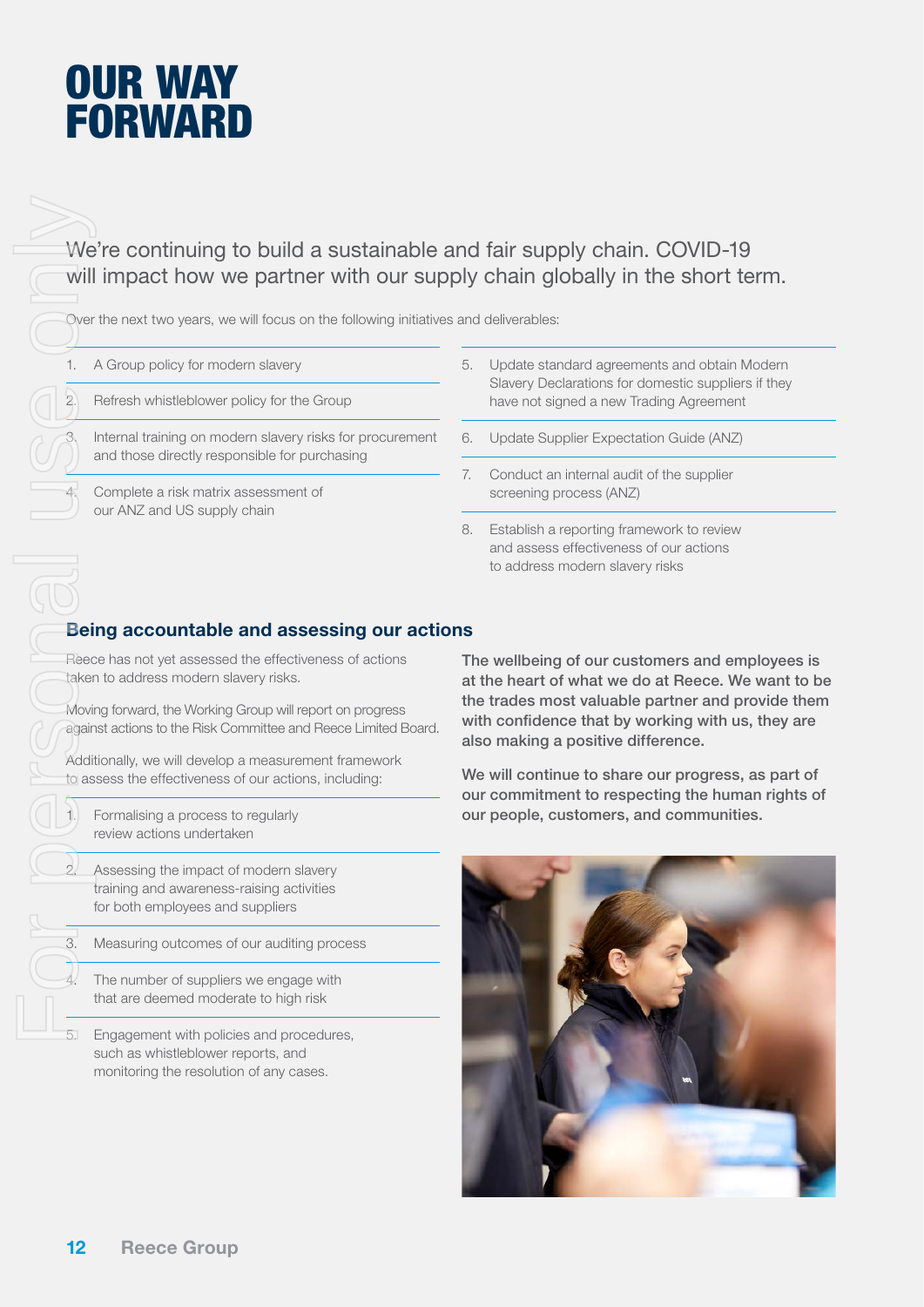## CONTROLLED ENTITIES OF REECE LIMITED

|                                       | Reece Limited is the ultimate parent of the Group and is incorporated in Australia. The registered office<br>of Reece Limited is 118 Burwood Highway, Burwood, Victoria, 3125. Telephone (03) 9274 0000.                             |                                |                              |
|---------------------------------------|--------------------------------------------------------------------------------------------------------------------------------------------------------------------------------------------------------------------------------------|--------------------------------|------------------------------|
|                                       | Below is a list of controlled entities from the date the Group obtains control. Control exists where the Group has<br>the power to govern the financial and operating policies of the entity to obtain benefits from its activities. |                                |                              |
|                                       |                                                                                                                                                                                                                                      | Country of<br>Incorporation    | Ownership<br>Percentage 2020 |
| Name of entity                        |                                                                                                                                                                                                                                      |                                | %                            |
| Reece Limited (ultimate parent)       | A.B.N. 49 004 313 133                                                                                                                                                                                                                | Australia                      |                              |
| 1. Reece Australia Pty Ltd            | A.B.N. 84 004 097 090                                                                                                                                                                                                                | Australia                      | 100%                         |
| 2. Plumbing World Pty Ltd             | A.B.N. 99 004 910 829                                                                                                                                                                                                                | Australia                      | 100%                         |
| 3. Reece Project Supply Pty Ltd       | A.B.N. 54 100 065 307                                                                                                                                                                                                                | Australia                      | 100%                         |
| 4. Reece International Pty Ltd        | A.B.N. 11 100 278 171                                                                                                                                                                                                                | Australia                      | 100%                         |
| 5. Reece New Zealand Limited          | Company number 1530569                                                                                                                                                                                                               | New Zealand                    | 100%                         |
| 6. Actrol Parts Holdings Pty Ltd      | A.B.N. 98 142 644 488                                                                                                                                                                                                                | Australia                      | 100%                         |
| 7. Actrol Parts Finance Pty Ltd       | A.B.N. 21 142 653 889                                                                                                                                                                                                                | Australia                      | 100%                         |
| 8. Actrol Parts Pty Ltd               | A.B.N. 93 142 654 564                                                                                                                                                                                                                | Australia                      | 100%                         |
| 9. A.C. Components Pty Ltd            | A.B.N. 69 134 588 935                                                                                                                                                                                                                | Australia                      | 100%                         |
| 10. Metalflex Pty Ltd                 | A.B.N. 18 007 133 057                                                                                                                                                                                                                | Australia                      | 100%                         |
| 11. Metalflex Regional Pty Ltd        | A.B.N. 50 142 651 509                                                                                                                                                                                                                | Australia                      | 100%                         |
| 12. Metalflex (S.A.) Pty Ltd          | A.B.N. 88 084 260 837                                                                                                                                                                                                                | Australia                      | 100%                         |
| 13. Metalflex (W.A.) Pty Ltd          | A.B.N. 98 105 291 263                                                                                                                                                                                                                | Australia                      | 100%                         |
| 14. Air Plus Pty Ltd                  | A.B.N. 33 135 270 718                                                                                                                                                                                                                | Australia                      | 100%                         |
| 15. The Creative Plane Pty Ltd        | A.B.N. 50 092 585 058                                                                                                                                                                                                                | Australia                      | 100%                         |
| 16. Viadux Holdco Pty Ltd             | A.B.N. 51 603 303 368                                                                                                                                                                                                                | Australia                      | 100%                         |
| 17. Viadux Bidco Pty Ltd              | A.B.N. 42 603 305 326                                                                                                                                                                                                                | Australia                      | 100%                         |
| 18. Viadux Pty Ltd                    | A.B.N. 75 087 415 745                                                                                                                                                                                                                | Australia                      | 100%                         |
| 19. Hamilton HoldCo, LLC              | Company number 6843365                                                                                                                                                                                                               | Delaware (United States)       | 100%                         |
| 20. Hamilton BidCo, Inc               | Company number 6843426                                                                                                                                                                                                               | Delaware (United States)       | 100%                         |
| 21. Patriot Supply Holdings, LLC      | Company number 45-4808005                                                                                                                                                                                                            | Delaware (United States)       | 100%                         |
| 22. Patriot Supply Intermediate, Inc. | Company number 5054616                                                                                                                                                                                                               | Delaware (United States)       | 100%                         |
| 23. MORSCO, Inc.                      | Company number 75-0450550                                                                                                                                                                                                            | Delaware (United States)       | 100%                         |
| 24. MORSCO Supply, LLC                | Company number 75-2588495                                                                                                                                                                                                            | Texas (United States)          | 100%                         |
| 25. Fortline, LLC                     | Company number 56-2136499                                                                                                                                                                                                            | North Carolina (United States) | 100%                         |
| 26. Fortline, Inc.                    | Company number 57-0819190                                                                                                                                                                                                            | South Carolina (United States) | 100%                         |
| 27. Todd Pipe Holdings, Inc.          | Company number 82-5080186                                                                                                                                                                                                            | California (United States)     | 100%                         |
| 28. Todd Pipe & Supply, LLC           | Company number 27-0938208                                                                                                                                                                                                            | California (United States)     | 100%                         |
| 29. LegendMRO, LLC                    | Company number 47-3650938                                                                                                                                                                                                            | California (United States)     | 100%                         |